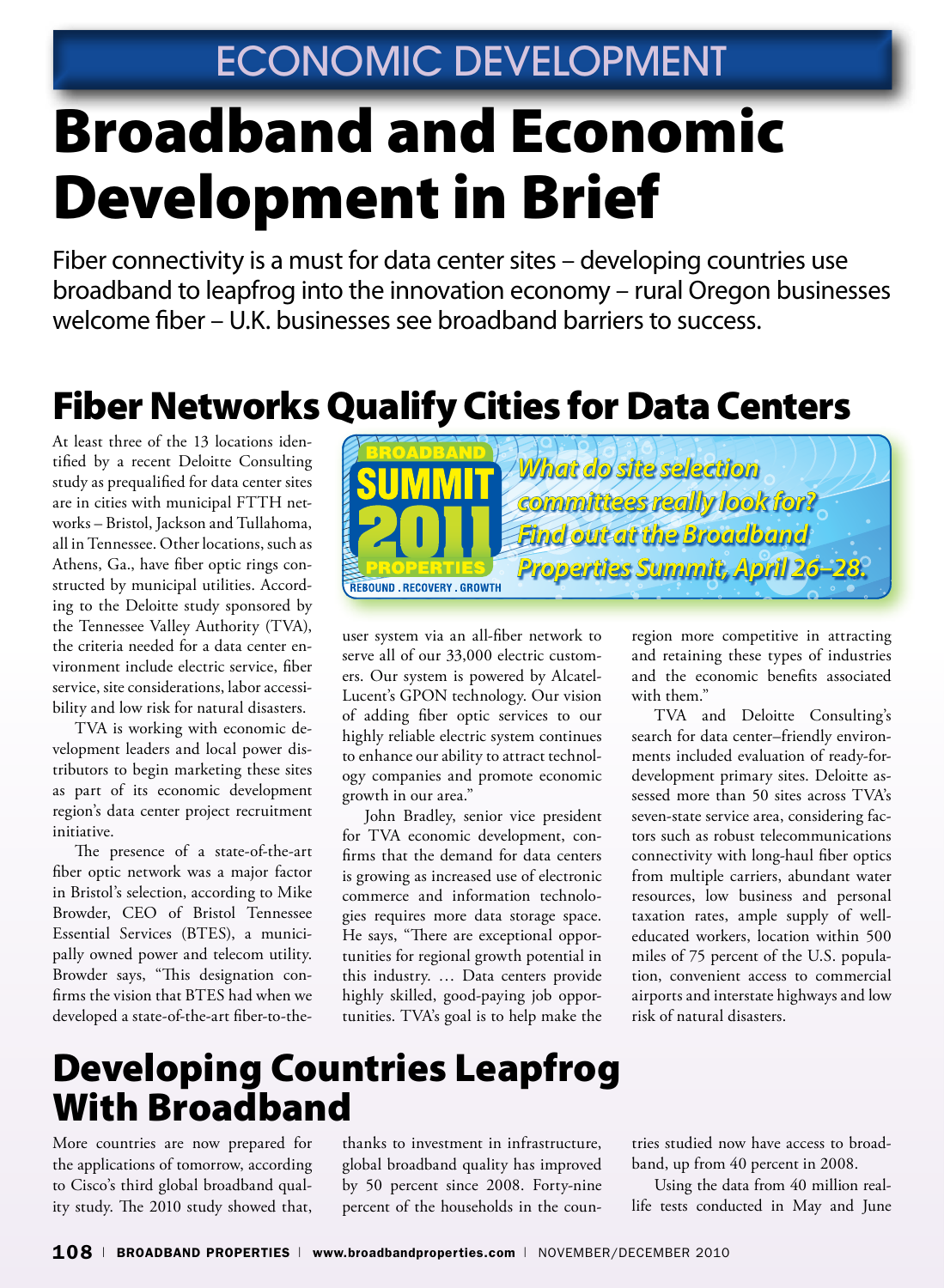# ECONOMIC DEVELOPMENT



Figure 1: Relationships between broadband leadership and the knowledge economy. *(Source: Cisco)*

2010 on the Internet speed-testing site speedtest.net, the researchers evaluated broadband quality in 72 countries, combining download speeds, upload speeds and latency into a single quality score. The study, sponsored by Cisco, was conducted by a team of MBA students from the Saïd Business School at the University of Oxford and the University of Oviedo's Department of Applied Economics.

#### **Link to Socioeconomic Development**

Broadband quality is directly linked to a nation's advancement as a knowledge economy. To reflect this in the results, and to see which countries outperformed their economic groups and were therefore prepared to make economic leaps, the researchers compared the results according to the countries' stages of economic development as defined by the World Economic Forum.

Bulgaria, Qatar and Bahrain were found to lead their economic groups in broadband quality by considerable margins, competing comfortably with, and often outranking, many of those in more advanced stages of economic development.

The research confirmed early findings on the positive associations between broadband and the economy. Significantly, broadband leadership is strongly associated with competitiveness, knowledge economy and innovation. The main correlations are shown in Figure 1.

### **Opportunities for Leapfrogging**

Although some countries have been able to deliver high-quality Internet access to the majority of the population, the lessdeveloped economies have tended to deliver high-quality broadband to cities first, as key hubs of economic development, via new investment in fiber or cable services. This contrasts with the typical approach in more-developed economies, where old copper-based broadband has been upgraded to bring broadband to as much of the population as possible.

Countries using this hub approach, including many from Eastern Europe, have been able to leapfrog the moreadvanced economies in broadband quality. However, although their broadband quality scores are high, broadband penetration is lower, affecting their overall ranking as broadband leaders.

Tony Hart, associate fellow at the Saïd Business School, comments: "If I had to pick one key aspect of this year's study, it would be the unprecedented speed at which a country can become a broadband leader. While average broadband quality has improved by 20 percent in three years and penetration by 22 percent, some countries have seen improvements of over 50 percent in this time.

"Some emerging economies, such as Latvia and Bulgaria, have been able to show improvements in broadband leadership of around 60 percent in just one year. Kenya has the record with a 174 percent improvement over three years – albeit from a very small starting point. Compared to the many growthenabling infrastructures of the past – the telephone, electricity, railways,



Figure 2: Several countries are ahead of the broadband pack. *(Source: Cisco)*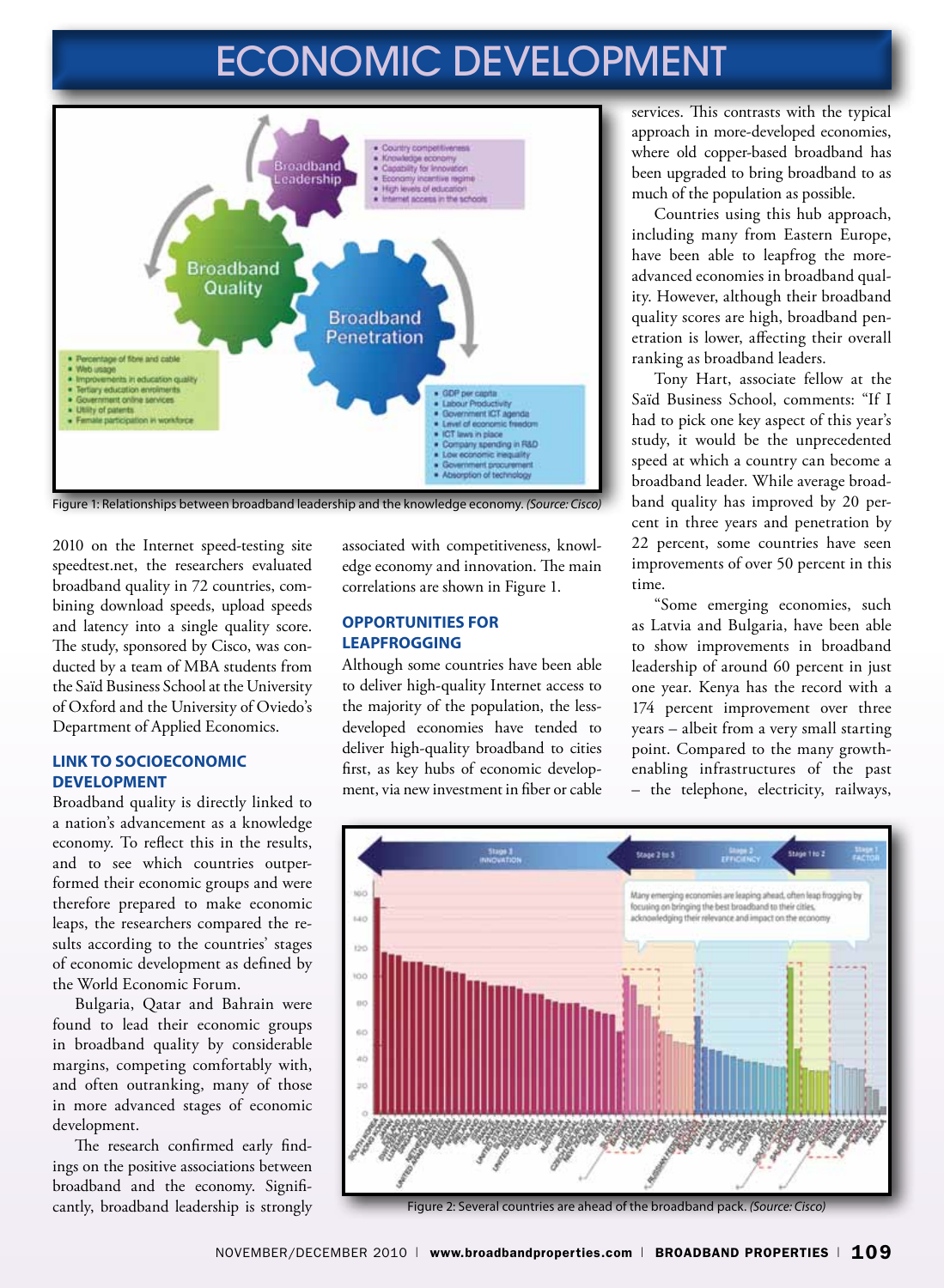# ECONOMIC DEVELOPMENT

etc. – which took many decades or even centuries to impact the wider population, we can see that high-quality Internet access can have an impact on the bulk of the population within just a few years, and its impact will reach the developing world much faster than any other technology of the past."

Adds Chris Dedicoat, Cisco's president for European markets, "By delivering better access to education, health care and in-home services through highquality broadband, Europe is fast becoming a leader in connected communities, using the network as the platform to provide a better quality of life for citizens and economic development."

### **SERVICE PROVIDER Opportunities**

Researchers looked at the impact of higher broadband quality on service provider competitiveness. Assessing the top 25 countries in broadband quality, the team confirmed that service providers that offered significant higher quality of broadband increased their market shares. Specifically,

- Incumbents that provided fiber connections and were unchallenged increased their market share up to 13 percent in just two years.
- Cable operators with superior quality increased their market share between 10 percent (for incumbents) and 60 percent (for new players).
- Alternative service providers that provided higher broadband quality have shown the highest market share gains – up to 96 percent – although they started from smaller customer bases.

Other key findings:

- Average download speed in the 72 countries increased to 5.8 Mbps in 2010 from 3.2 Mbps in 2008. Upload speed increased even faster, to 1.7 Mbps in 2010 from 794 Kbps in 2008, and average latency fell to 142ms in 2010 from 189ms in 2008.
- Broadband quality in 48 countries, or 66 percent of those studied, meets the requirements for today's advanced Internet services – social

networking, low-definition video streaming, basic videoconferencing and small file sharing – compared with only 30 countries in 2008, despite the fact that Internet traffic volumes rose by 166 percent from 2008 to 2010.

- Fourteen countries are prepared for the Internet applications of tomorrow, such as high-definition Internet TV and high-quality consumer telepresence, which are expected to become mainstream in a few years. These countries are South Korea, Japan, Latvia, Sweden, Bulgaria, Finland, Romania, Lithuania, Netherlands, Hong Kong, Germany, Portugal, Denmark and Iceland. (However, penetration rates are still quite limited in Latvia, Bulgaria, Romania and Lithuania.)
- Broadband quality in South Korea is ranked the highest and set a new benchmark for the world with average download throughput of 33.5 Mbps, average upload throughput of 17 Mbps and average latency of 47ms.

# Rural Businesses in Oregon Eagerly Await Fiber

Public officials and soon-to-be customers met in October at the Broadacres Fire Station in Woodburn, Ore., to celebrate the fiber optic network under construction by Gervais Telephone Company, a 95-year-old communications cooperative. Twenty-seven miles of high-speed

fiber optic cable have now been installed in the rural areas surrounding Gervais and Woodburn, a project made possible with the help of a broadband stimulus grant and loan.

U.S. Rep. Kurt Schrader told the gathering, "The continued deployment



Gervais Telephone's new FTTH network will be completed in 2011.

and adoption of high-speed broadband is becoming more and more critical to the community's ability to compete economically. This is particularly crucial in our rural communities. Expanding rural access to high-speed Internet in homes and businesses will provide them with the tools they need to attract business and grow education and economic opportunities. This is an important step in creating jobs at a time when we need [them] most."

Local businesses echoed Schrader's statement about the need for broadband. For example, Don Top, owner and operator of Grower's Nursery Supply, said he has struggled to secure reliable broadband for his business in the rural area of Marion County. "This is going to be a huge help," Top said. "I expect to pay less and to have the reliability and high speed I must have to compete." Along the proposed fiber route, many farms, nurseries, other small businesses and